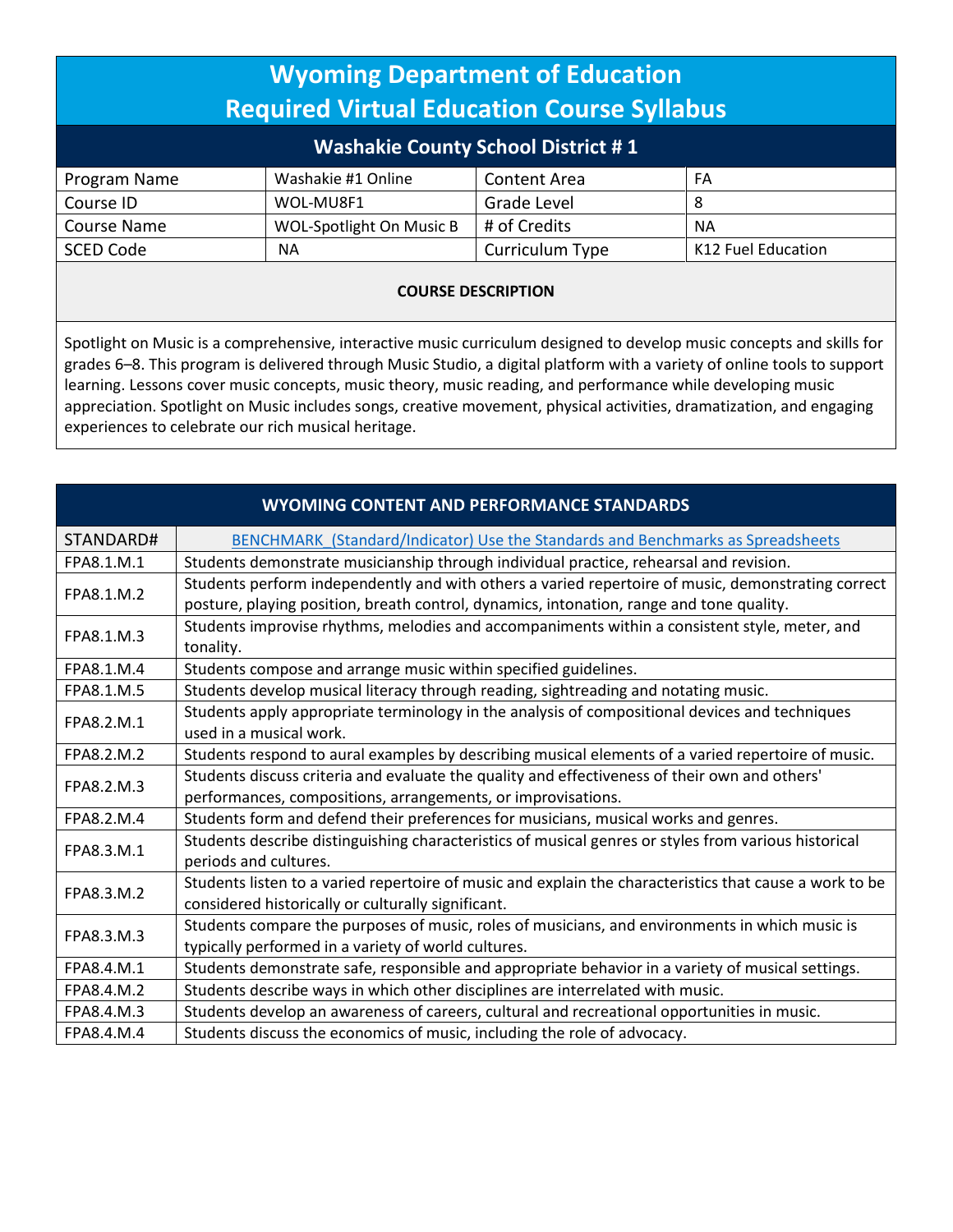|                                                                                                                                                                                                                                                                                                                                           | <b>SCOPE AND SEQUENCE</b>                                    |                                                                                                                                                                                                                                                                                                                                                                                                                                                                                                                                                                                                                                                                                                                                                                                                                  |
|-------------------------------------------------------------------------------------------------------------------------------------------------------------------------------------------------------------------------------------------------------------------------------------------------------------------------------------------|--------------------------------------------------------------|------------------------------------------------------------------------------------------------------------------------------------------------------------------------------------------------------------------------------------------------------------------------------------------------------------------------------------------------------------------------------------------------------------------------------------------------------------------------------------------------------------------------------------------------------------------------------------------------------------------------------------------------------------------------------------------------------------------------------------------------------------------------------------------------------------------|
| UNIT OUTLINE                                                                                                                                                                                                                                                                                                                              | STANDARD#                                                    | <b>OUTCOMES OBJECTIVES/</b><br><b>STUDENT CENTERED GOALS</b>                                                                                                                                                                                                                                                                                                                                                                                                                                                                                                                                                                                                                                                                                                                                                     |
| Unit 1, Opener: Music Surrounds You<br>Be Proud, Activities 1-7<br>Music Surrounds You, Activities 8-10<br>Music Surrounds You, Activities 11-15<br>Get Involved, Activities 1-6<br>Get Involved, Activities 7-11<br>Take Charge, Activities 1-6<br>Take Charge, Activities 7-8, 10<br>Recognize Talent, Activities 1-4, 6-8              | FPA8.1.M.1-5<br>FPA8.2.M.1-4<br>FPA8.3.M.1-3<br>FPA8.4.M.1-3 | In this Unit, students will be able to demonstrate competency in<br>the following:<br>Beat/Meter - beat and rhythm in 3/4, beat and rhythm in 2/4<br>Rhythm - dotted half notes, eighth notes, sixteenth notes,<br>ostinatos<br>Melody - C major scale<br>Harmony - four-part harmony, chord symbols, chords, intervals,<br>root, third, fifth, chord sequence<br>Tonality - C major scale<br>Texture - drumbeats accompanying a march, beat divisions in<br>two and three, steel drums<br>Form/Structure - canon, verse and refrain<br>Tone Color - string orchestra, voice range, cambiata, steel<br>drums<br>Tempo - slow tempos<br>Articulation - rhythm patterns in percussion<br>Style/Background - English canon, American march, American<br>popular song, Caribbean music, nature sounds, program music |
| Unit 1: Looking Back<br>Unit 1 Assessment                                                                                                                                                                                                                                                                                                 | FPA8.1.M.1-5<br>FPA8.2.M.1-4<br>FPA8.3.M.1-3<br>FPA8.4.M.1-3 | Students will take a unit exam demonstrating knowledge in the<br>following:<br>Beat/Meter - beat and rhythm in 3/4, beat and rhythm in 2/4<br>Rhythm - dotted half notes, eighth notes, sixteenth notes,<br>ostinatos<br>Melody - C major scale<br>Harmony - four-part harmony, chord symbols, chords, intervals,<br>root, third, fifth, chord sequence<br>Tonality - C major scale<br>Texture - drumbeats accompanying a march, beat divisions in<br>two and three, steel drums<br>Form/Structure - canon, verse and refrain<br>Tone Color - string orchestra, voice range, cambiata, steel<br>drums<br>Tempo - slow tempos<br>Articulation - rhythm patterns in percussion<br>Style/Background - English canon, American march, American<br>popular song, Caribbean music, nature sounds, program music        |
| Unit 2, Opener: Beyond School Walls<br>Youth Unite Through Music, Activities 1-6, 8<br>Youth Unite Through Music, Activities 11-15<br>Bands Abound, Activities 1-6<br>Bands Abound, Activities 7-11<br>Moving Out, Activities 1-6<br>Moving Out, Activities 7-10<br>Go for the Gold, Activities 1-4<br>Go for the Gold, Activities 5-6, 8 | FPA8.1.M.1-5<br>FPA8.2.M.1-4<br>FPA8.3.M.1-3<br>FPA8.4.M.1-3 | In this Unit, students will be able to demonstrate competency in<br>the following:<br>Rhythm - eighth notes, quarter notes, half notes<br>Dynamics - ff, f, p<br>Articulation - walking-bass line<br>Style/Background - Gospel music, jazz, Brazilian traditional<br>rhythms, Brazilian samba                                                                                                                                                                                                                                                                                                                                                                                                                                                                                                                    |
| Unit 2: Looking Back<br>Unit 2 Assessment                                                                                                                                                                                                                                                                                                 | FPA8.1.M.1-5<br>FPA8.2.M.1-4<br>FPA8.3.M.1-3<br>FPA8.4.M.1-3 | Students will take a unit exam demonstrating knowledge in the<br>following:<br>Rhythm - eighth notes, quarter notes, half notes<br>Dynamics - ff, f, p<br>Articulation - walking-bass line<br>Style/Background - Gospel music, jazz, Brazilian traditional<br>rhythms, Brazilian samba                                                                                                                                                                                                                                                                                                                                                                                                                                                                                                                           |
| Unit 3, Opener: Pass It On<br>What's Your Story?, Activities 1-9<br>What's Your Story?, Activities 10-13                                                                                                                                                                                                                                  | FPA8.1.M.1-5<br>FPA8.2.M.1-4<br>FPA8.3.M.1-3                 | In this Unit, students will be able to demonstrate competency in<br>the following:<br>Beat/Meter - beat and rhythm patterns in 4/4, beat and rhythm                                                                                                                                                                                                                                                                                                                                                                                                                                                                                                                                                                                                                                                              |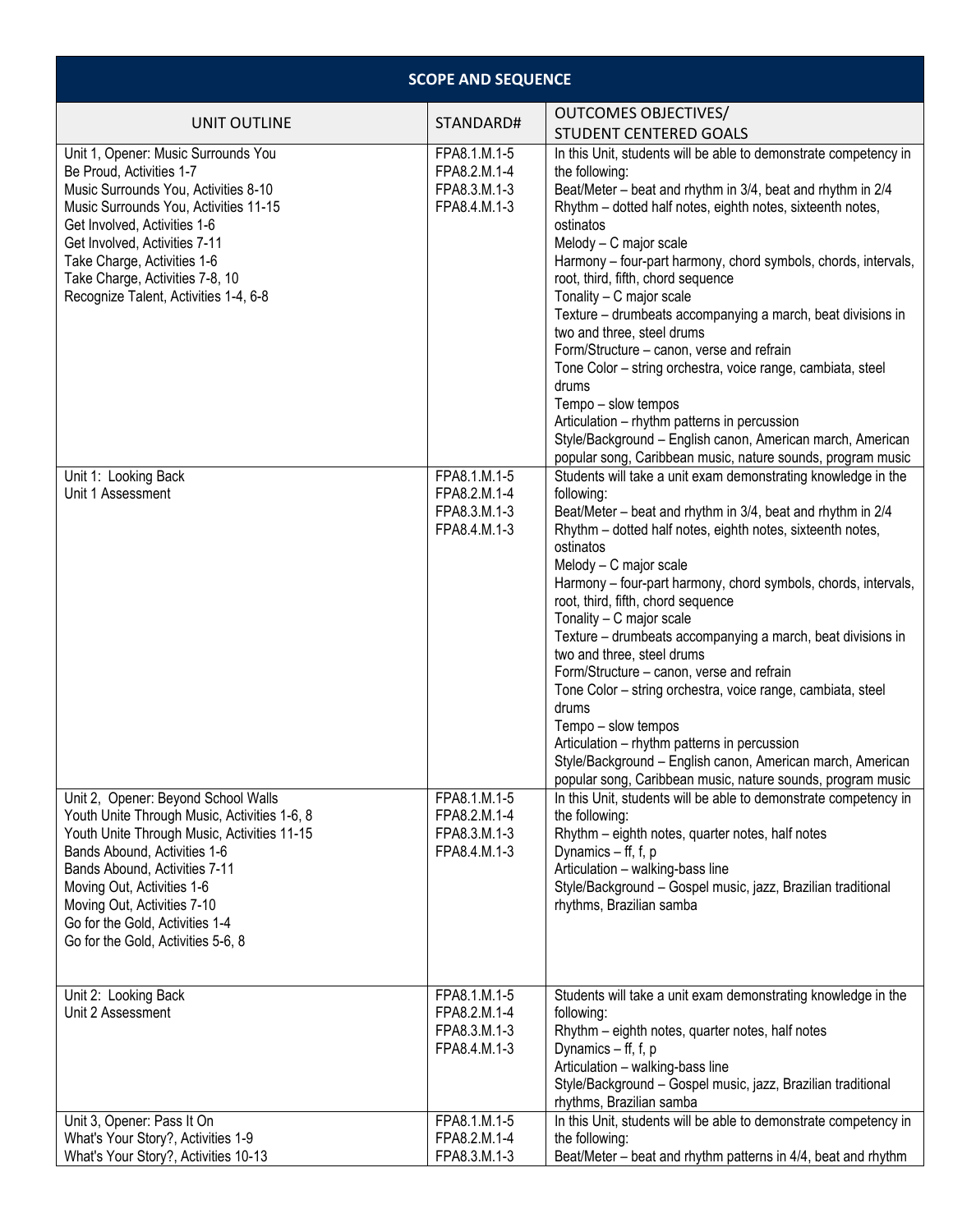| <b>SCOPE AND SEQUENCE</b>                                                                                                                                                                                                                                                                                                                                                                 |                                                              |                                                                                                                                                                                                                                                                                                                                                                                                                                                                                                                                                                                                                                                                                                                                                                                                      |
|-------------------------------------------------------------------------------------------------------------------------------------------------------------------------------------------------------------------------------------------------------------------------------------------------------------------------------------------------------------------------------------------|--------------------------------------------------------------|------------------------------------------------------------------------------------------------------------------------------------------------------------------------------------------------------------------------------------------------------------------------------------------------------------------------------------------------------------------------------------------------------------------------------------------------------------------------------------------------------------------------------------------------------------------------------------------------------------------------------------------------------------------------------------------------------------------------------------------------------------------------------------------------------|
| <b>UNIT OUTLINE</b>                                                                                                                                                                                                                                                                                                                                                                       | STANDARD#                                                    | <b>OUTCOMES OBJECTIVES/</b><br><b>STUDENT CENTERED GOALS</b>                                                                                                                                                                                                                                                                                                                                                                                                                                                                                                                                                                                                                                                                                                                                         |
| What's Your Story?, Activities 15-17<br>A Joyful Noise, Activities 1-6<br>A Joyful Noise, Activities 7-12<br>A Joyful Noise, Activities 13-14<br>Let's Celebrate, Activities 1-5<br>Let's Celebrate, Activities 6-10<br>A Timeless Story, Activities 1-7<br>A Timeless Story, Activities 8-9                                                                                              | FPA8.4.M.1-3                                                 | patterns in 12/8, compound meter, simple meter<br>Rhythm - eighth notes, quarter notes, eighth rests, quarter<br>rests, dotted quarter notes, dotted quarter rests<br>Melody - use notation to follow melodies, play three main<br>melodies of a canon<br>Harmony - identify harmony when two or more notes sound<br>together, play chords for a bluegrass song<br>Texture - rhythmic speaking of the lyrics of a song<br>Form/Structure - AABAAB<br>Tone Color - identify how music conveys celebration<br>Style/Background - traditional Japanese percussion<br>instruments, novelty song, jazz, bluegrass music, songs from a<br>Broadway musical                                                                                                                                                 |
| Unit 3: Looking Back<br>Unit 3 Assessment                                                                                                                                                                                                                                                                                                                                                 | FPA8.1.M.1-5<br>FPA8.2.M.1-4<br>FPA8.3.M.1-3<br>FPA8.4.M.1-3 | Students will take a unit exam demonstrating knowledge in the<br>following:<br>Beat/Meter - beat and rhythm patterns in 4/4, beat and rhythm<br>patterns in 12/8, compound meter, simple meter<br>Rhythm - eighth notes, quarter notes, eighth rests, quarter<br>rests, dotted quarter notes, dotted quarter rests<br>Melody - use notation to follow melodies, play three main<br>melodies of a canon<br>Harmony - identify harmony when two or more notes sound<br>together, play chords for a bluegrass song<br>Texture - rhythmic speaking of the lyrics of a song<br>Form/Structure - AABAAB<br>Tone Color - identify how music conveys celebration<br>Style/Background - traditional Japanese percussion<br>instruments, novelty song, jazz, bluegrass music, songs from a<br>Broadway musical |
| Unit 4, Opener: Looking in the Mirror<br>The Power of Song, Activities 1-10<br>The Power of Song, Activities 11-12, 13 (optional), 17<br>The Power of Song, Activities 18-22<br>A Changing Image, Activities 1-4<br>A Changing Image, Activities 5, 7-11<br>Getting Focused, Activities 1-9<br>Claim Your Domain, Activities 1-5<br>Claim Your Domain, Activities 6-7, 8 (optional), 9-12 | FPA8.1.M.1-5<br>FPA8.2.M.1-4<br>FPA8.3.M.1-3<br>FPA8.4.M.1-3 | In this Unit, students will be able to demonstrate competency in<br>the following:<br>Beat/Meter - 4/4, chords and rhythm patterns<br>Rhythm - eighth notes, dotted eighth notes, sixteenth notes,<br>quarter notes, dotted eighth notes, sixteenth notes, quarter<br>rests<br>Melody - melodies played on Asian and Western instruments<br>Form/Structure - modified ternary, ABA, theme and variations<br>Tone Color – voice solo with instrumental backing,<br>membranophones and idiophones<br>Style/Background - Chinese traditional song, Jamaican<br>traditional song, Adenkum music                                                                                                                                                                                                          |
| Unit 4: Looking Back<br>Unit 4 Assessment                                                                                                                                                                                                                                                                                                                                                 | FPA8.1.M.1-5<br>FPA8.2.M.1-4<br>FPA8.3.M.1-3<br>FPA8.4.M.1-3 | Students will take a unit exam demonstrating knowledge in the<br>following:<br>Beat/Meter - 4/4, chords and rhythm patterns<br>Rhythm - eighth notes, dotted eighth notes, sixteenth notes,<br>quarter notes, dotted eighth notes, sixteenth notes, quarter<br>rests<br>Melody - melodies played on Asian and Western instruments<br>Form/Structure – modified ternary, ABA, theme and variations<br>Tone Color - voice solo with instrumental backing,<br>membranophones and idiophones<br>Style/Background - Chinese traditional song, Jamaican<br>traditional song, Adenkum music                                                                                                                                                                                                                 |
| Unit 5, Opener: Show Me the Money<br>The Bottom Line, Activities 1-6, 7 (optional), 8-9<br>The Bottom Line, Activities 10-15                                                                                                                                                                                                                                                              | FPA8.1.M.1-5<br>FPA8.2.M.1-4<br>FPA8.3.M.1-3<br>FPA8.4.M.1-3 | In this Unit, students will be able to demonstrate competency in<br>the following:<br>Beat/Meter - 4/4, rhythm accompaniment, 2/4, 3/4<br>Rhythm – eighth notes, quarter notes, half notes, quarter rests,                                                                                                                                                                                                                                                                                                                                                                                                                                                                                                                                                                                           |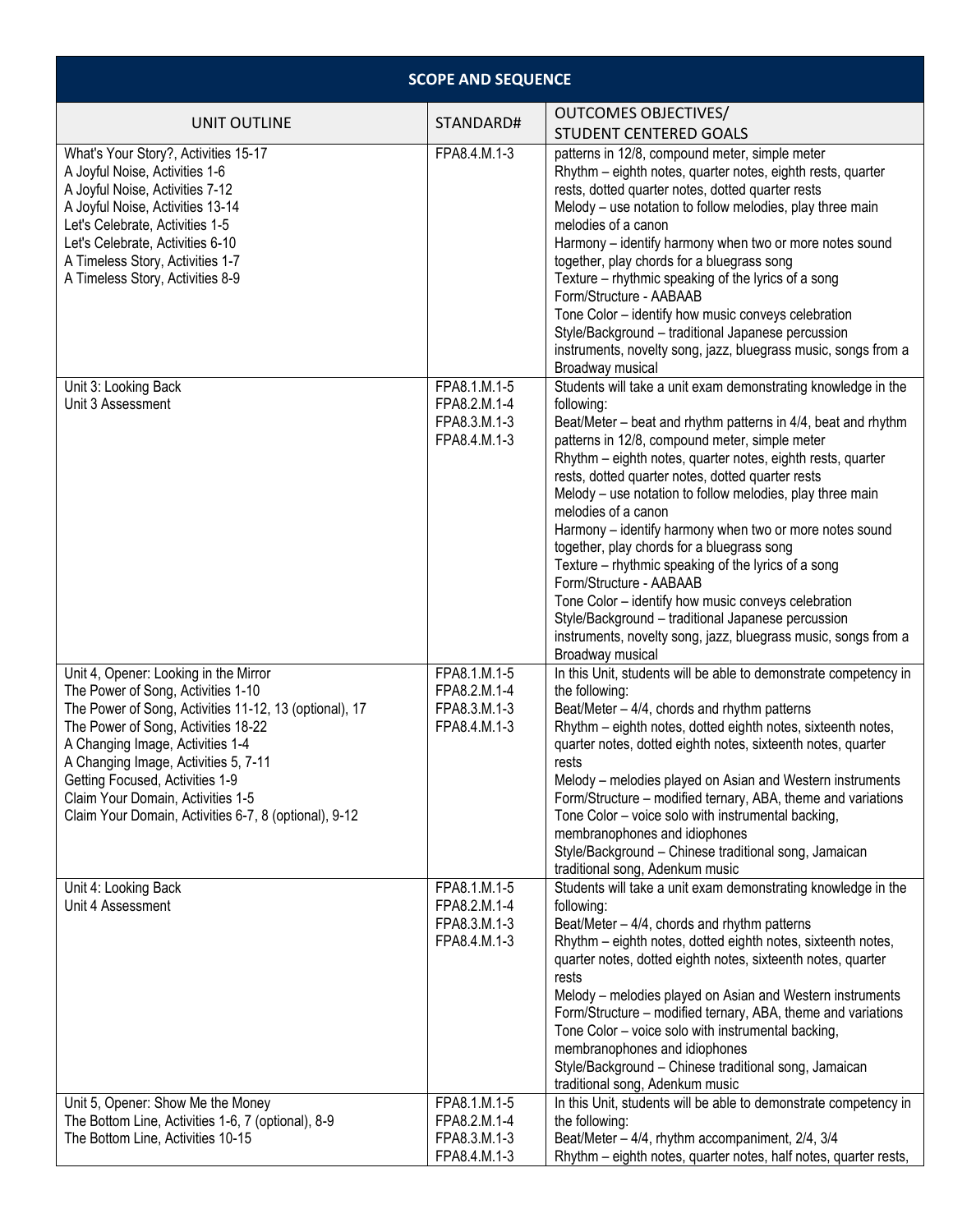| <b>SCOPE AND SEQUENCE</b>                                                                                                                                                                                                                                                                                                    |                                                              |                                                                                                                                                                                                                                                                                                                                                                                                                                                                                                                                                                                                                                                                                                                                                                                                                                                                                                                               |
|------------------------------------------------------------------------------------------------------------------------------------------------------------------------------------------------------------------------------------------------------------------------------------------------------------------------------|--------------------------------------------------------------|-------------------------------------------------------------------------------------------------------------------------------------------------------------------------------------------------------------------------------------------------------------------------------------------------------------------------------------------------------------------------------------------------------------------------------------------------------------------------------------------------------------------------------------------------------------------------------------------------------------------------------------------------------------------------------------------------------------------------------------------------------------------------------------------------------------------------------------------------------------------------------------------------------------------------------|
| <b>UNIT OUTLINE</b>                                                                                                                                                                                                                                                                                                          | STANDARD#                                                    | <b>OUTCOMES OBJECTIVES/</b><br><b>STUDENT CENTERED GOALS</b>                                                                                                                                                                                                                                                                                                                                                                                                                                                                                                                                                                                                                                                                                                                                                                                                                                                                  |
| Out on a Limb, Activities 1-6<br>Out on a Limb, Activities 7-13<br>Waistcoats and Powdered Wigs, Activities 1-5, 7, 8 (optional)<br>Waistcoats and Powdered Wigs, Activities 9-12<br>Keeper of the Keys, Activities 1-4<br>Keeper of the Keys, Activities 5-10                                                               |                                                              | half rests, whole rests<br>Melody – read notation in different directions and with different<br>key signatures<br>Harmony - identify the tonic key and the dominant key, chords<br>along with a piano arrangement, play a chord pattern<br>Tonality – use major and minor keys to add excitement<br>Texture – music meant to mimic nature<br>Form/Structure - seamless transition between symphonic<br>movements, ABA, ternary, AB, binary<br>Tone Color - first use of trombones in a symphonic work<br>Dynamics $- p$ , f, sf<br>Style/Background - music of the Romantic period, music of the<br>Classical period, melodies and rhythms associated with popular<br>music in Mexico, music of the Renaissance period                                                                                                                                                                                                        |
| Unit 5: Looking Back<br>Unit 5 Assessment                                                                                                                                                                                                                                                                                    | FPA8.1.M.1-5<br>FPA8.2.M.1-4<br>FPA8.3.M.1-3<br>FPA8.4.M.1-3 | Students will take a unit exam demonstrating knowledge in the<br>following:<br>Beat/Meter - 4/4, rhythm accompaniment, 2/4, 3/4<br>Rhythm - eighth notes, quarter notes, half notes, quarter rests,<br>half rests, whole rests<br>Melody - read notation in different directions and with different<br>key signatures<br>Harmony - identify the tonic key and the dominant key, chords<br>along with a piano arrangement, play a chord pattern<br>Tonality – use major and minor keys to add excitement<br>Texture – music meant to mimic nature<br>Form/Structure – seamless transition between symphonic<br>movements, ABA, ternary, AB, binary<br>Tone Color - first use of trombones in a symphonic work<br>Dynamics $- p$ , f, sf<br>Style/Background - music of the Romantic period, music of the<br>Classical period, melodies and rhythms associated with popular<br>music in Mexico, music of the Renaissance period |
| Unit 6, Opener: Music Makes Its Mark<br>At the Cinema, Activities 1-7<br>At the Cinema, Activities 8-9, 11<br>On TV, Activities 1-4, 6-7<br>On TV, Activities 8-10<br>Over the Airwaves, Activities 1-6<br>Over the Airwaves, Activities 9-12<br>In the Concert Hall, Activities 1-5<br>In the Concert Hall, Activities 6-11 | FPA8.1.M.1-5<br>FPA8.2.M.1-4<br>FPA8.3.M.1-3<br>FPA8.4.M.1-3 | In this Unit, students will be able to demonstrate competency in<br>the following:<br>Beat/Meter - 4/4, finger snaps in 4/4, 4/4 rhythm patterns<br>Rhythm - triplet motives in 4/4, sixteenth notes, dotted eighth<br>notes, eighth notes, quarter notes, quarter rests, half rests,<br>whole rests<br>Melody - use notation to play a melody<br>Texture – music meant to suggest sounds in nature<br>Form/Structure - symphonic movements<br>Tone Color – use of instrumentation to vary tone color<br>Style/Background - movie music, TV show themes, radio music<br>and music of The Beatles, blending of Russian traditional music<br>and contemporary American music, contemporary American<br>classical music                                                                                                                                                                                                          |
| Unit 6: Looking Back<br>Unit 6 Assessment                                                                                                                                                                                                                                                                                    | FPA8.1.M.1-5<br>FPA8.2.M.1-4<br>FPA8.3.M.1-3<br>FPA8.4.M.1-3 | Students will take a unit exam demonstrating knowledge in the<br>following:<br>Beat/Meter - 4/4, finger snaps in 4/4, 4/4 rhythm patterns<br>Rhythm - triplet motives in 4/4, sixteenth notes, dotted eighth<br>notes, eighth notes, quarter notes, quarter rests, half rests,<br>whole rests<br>Melody - use notation to play a melody<br>Texture – music meant to suggest sounds in nature<br>Form/Structure - symphonic movements<br>Tone Color – use of instrumentation to vary tone color<br>Style/Background - movie music, TV show themes, radio music                                                                                                                                                                                                                                                                                                                                                                 |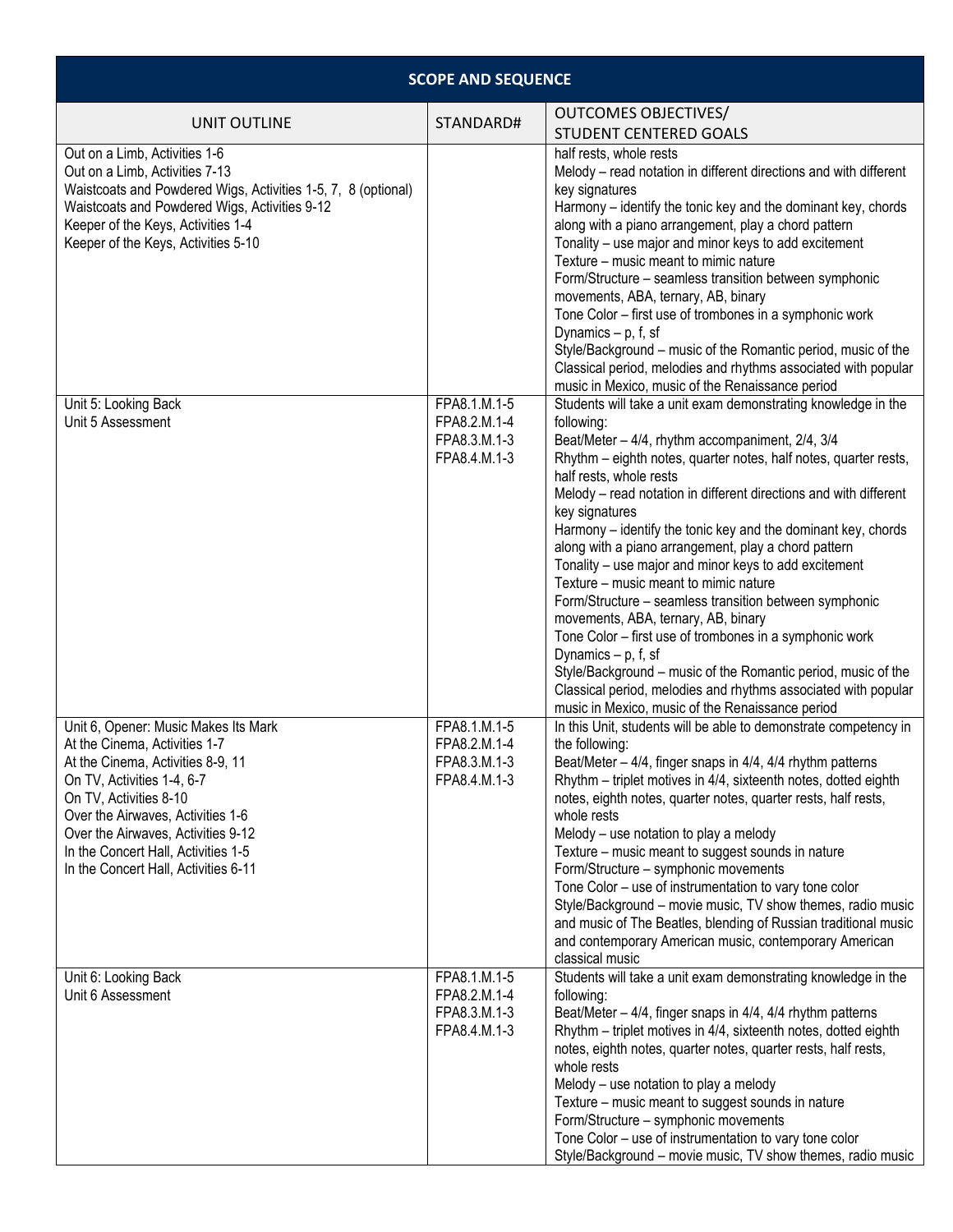| <b>SCOPE AND SEQUENCE</b>                                                                                                                                                                                                                                                                                                              |                                                              |                                                                                                                                                                                                                                                                                                                                                                                                                                                                                                                                                                                                                                                                                                                 |
|----------------------------------------------------------------------------------------------------------------------------------------------------------------------------------------------------------------------------------------------------------------------------------------------------------------------------------------|--------------------------------------------------------------|-----------------------------------------------------------------------------------------------------------------------------------------------------------------------------------------------------------------------------------------------------------------------------------------------------------------------------------------------------------------------------------------------------------------------------------------------------------------------------------------------------------------------------------------------------------------------------------------------------------------------------------------------------------------------------------------------------------------|
| <b>UNIT OUTLINE</b>                                                                                                                                                                                                                                                                                                                    | STANDARD#                                                    | <b>OUTCOMES OBJECTIVES/</b><br><b>STUDENT CENTERED GOALS</b>                                                                                                                                                                                                                                                                                                                                                                                                                                                                                                                                                                                                                                                    |
|                                                                                                                                                                                                                                                                                                                                        |                                                              | and music of The Beatles, blending of Russian traditional music<br>and contemporary American music, contemporary American<br>classical music                                                                                                                                                                                                                                                                                                                                                                                                                                                                                                                                                                    |
| Unit 7, Opener: Out in Front<br>In the Classroom, Activities 1-8<br>In the Classroom, Activities 9-14, 16-17<br>At the Podium, Activities 1-6<br>At the Podium, Activities 7-10<br>On the Printed Page, Activities 1-5<br>On the Printed Page, Activities 6-9<br>New Frontiers, Activities 1-6<br>New Frontiers, Activities 7-8, 10-12 | FPA8.1.M.1-5<br>FPA8.2.M.1-4<br>FPA8.3.M.1-3<br>FPA8.4.M.1-3 | In this Unit, students will be able to demonstrate competency in<br>the following:<br>Beat/Meter - conducting patterns, 2/4, 3/4, 4/4<br>Rhythm - eighth notes, quarter notes, whole notes, chords<br>Melody - melody as the main musical idea, piano playing<br>Harmony - chords, sharps, flats<br>Tonality - major and minor scales, major and minor chords<br>Texture - strings, brass, timpani<br>Form/Structure - ABA coda, theme and variations<br>Tone Color – use of instrumentation to vary tone color<br>Dynamics - decrescendo<br>Tempo - changes in tempo to convey emotion or mood<br>Style/Background - movie music, music of the Baroque period,<br>Adenkum music, music of the Classical period |
| Unit 7: Looking Back<br>Unit 7 Assessment                                                                                                                                                                                                                                                                                              | FPA8.1.M.1-5<br>FPA8.2.M.1-4<br>FPA8.3.M.1-3<br>FPA8.4.M.1-3 | Students will take a unit exam demonstrating knowledge in the<br>following:<br>Beat/Meter - conducting patterns, 2/4, 3/4, 4/4<br>Rhythm - eighth notes, quarter notes, whole notes, chords<br>Melody - melody as the main musical idea, piano playing<br>Harmony - chords, sharps, flats<br>Tonality - major and minor scales, major and minor chords<br>Texture - strings, brass, timpani<br>Form/Structure - ABA coda, theme and variations<br>Tone Color – use of instrumentation to vary tone color<br>Dynamics - decrescendo<br>Tempo - changes in tempo to convey emotion or mood<br>Style/Background - movie music, music of the Baroque period,<br>Adenkum music, music of the Classical period        |
| Unit 8, Opener: Behind the Scenes<br>Living the Dream, Activities 1-6<br>Living the Dream, Activities 7-14<br>Promoting Talent, Activities 1-6<br>Promoting Talent, Activities 7-12<br>Showing Your Stuff, Activities 1-5<br>Showing Your Stuff, Activities 6-9<br>Getting Discovered, Activities 1-6                                  | FPA8.1.M.1-5<br>FPA8.2.M.1-4<br>FPA8.3.M.1-3<br>FPA8.4.M.1-3 | In this Unit, students will be able to demonstrate competency in<br>the following:<br>Beat/Meter - 4/4, rhythm patterns<br>Rhythm - eighth notes, quarter notes, dotted quarter notes, half<br>notes, whole notes, quarter rests, half rests<br>Tonality - major keys, minor keys<br>Dynamics - loud/soft<br>Tempo - rubato, fast/slow<br>Style/Background - songs from Broadway musicals, American<br>popular songs                                                                                                                                                                                                                                                                                            |
| Unit 8: Looking Back<br>Unit 8 Assessment                                                                                                                                                                                                                                                                                              | FPA8.1.M.1-5<br>FPA8.2.M.1-4<br>FPA8.3.M.1-3<br>FPA8.4.M.1-3 | Students will take a unit exam demonstrating knowledge in the<br>following:<br>Beat/Meter $-4/4$ , rhythm patterns<br>Rhythm - eighth notes, quarter notes, dotted quarter notes, half<br>notes, whole notes, quarter rests, half rests<br>Tonality - major keys, minor keys<br>Dynamics - loud/soft<br>Tempo - rubato, fast/slow<br>Style/Background - songs from Broadway musicals, American<br>popular songs                                                                                                                                                                                                                                                                                                 |
| Unit 9, Opener: Making It Happen<br>Getting the Word Out, Activities 1-3<br>Getting the Word Out, Activities 4-10<br>A Midnight Music Sale, Activities 1-6<br>A Midnight Music Sale, Activities 7-10<br>Playing the Crowd, Activities 1-4                                                                                              | FPA8.1.M.1-5<br>FPA8.2.M.1-4<br>FPA8.3.M.1-3<br>FPA8.4.M.1-3 | In this Unit, students will be able to demonstrate competency in<br>the following:<br>Beat/Meter - 4/4, conducting in 2/4, 3/4, and 4/4<br>Rhythm - eighth notes, quarter notes, quarter rests, use rhythm<br>notation to write a piece of music<br>Melody - use melody notation to write a piece of music                                                                                                                                                                                                                                                                                                                                                                                                      |